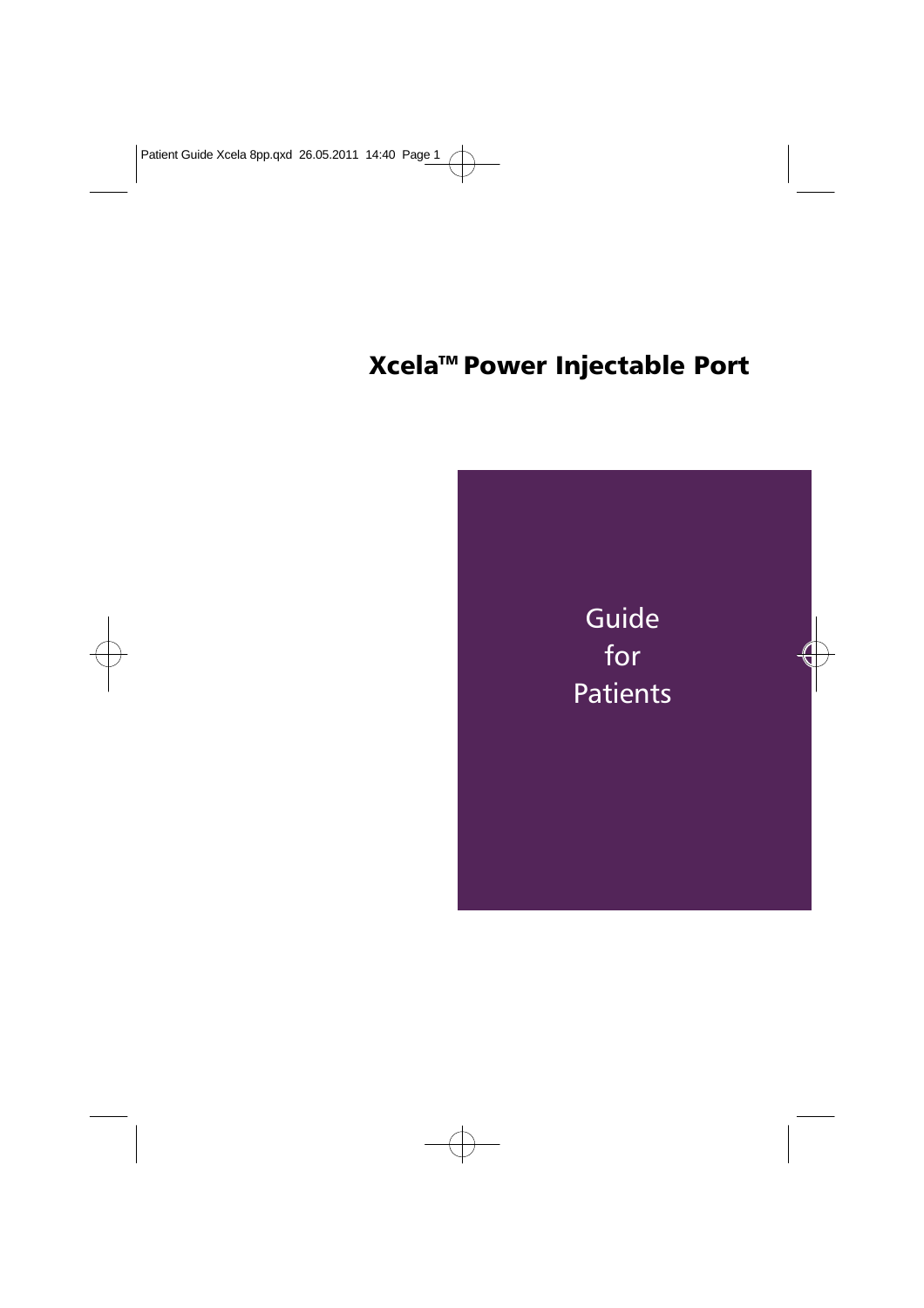## Introduction

Your doctor has prescribed the Xcela™ Power Injectable Port for your IV therapy treatments. This implanted port offers the ability to provide access for power-injected Contrast-Enhanced Computed Tomography (CECT) scans. Power-injected CECT scans produce superior images of your body to help the medical team better manage your treatment. With your Xcela Power Injectable Port, you'll be able to receive IV therapy and CECT scans without having to undergo repeated needlesticks in your peripheral (arm or wrist) veins.

Please read all of the information contained in this Patient Guide. It gives you the knowledge to understand and feel comfortable with your Xcela Power Injectable Port. Just as your power injectable implantable infusion device is new to you, it may not yet be familiar to all clinicians involved in your care. That's because the Xcela Power Injectable Port is designed to accommodate power-injected CECT scans. The patient-specific information contained in this Guide gives you the knowledge to inform clinicians about your Xcela Power Injectable Port, so that you can take advantage of power-injected CECT scans and avoid unnecessary needlesticks.

You should also carry your Xcela Power Injectable Port Patient Identification Card with you to show to clinicians whenever your port is accessed. It informs clinicians that you have a power injectable implantable infusion port and provides a summary of important information they should know about the port.

If you need additional information about your Xcela Power Injectable Port, please talk with your doctor or nurse.

#### Presenting Your Xcela Power Injectable Port

Your Xcela Power Injectable Port is a small device placed completely beneath your skin in a short procedure. It is a cylinder with a hollow space inside that is sealed by a soft top. The Xcela Power Injectable Port connects to a small, flexible tube called a catheter that is inserted inside one of the large central veins that deliver blood to your heart. When a special needle is put into the soft top of the Xcela Power Injectable Port, it creates "access " to your bloodstream, meaning that medications and fluids can be given and blood samples withdrawn.

For power injected CECT scans, the Xcela Power Injectable Port is used with a power injectable Huber Needle.

Your Xcela Power Injectable Port has the letters "CT" on the port body which can be detected by scout CT to help to identify its special design for power injected CECT scans.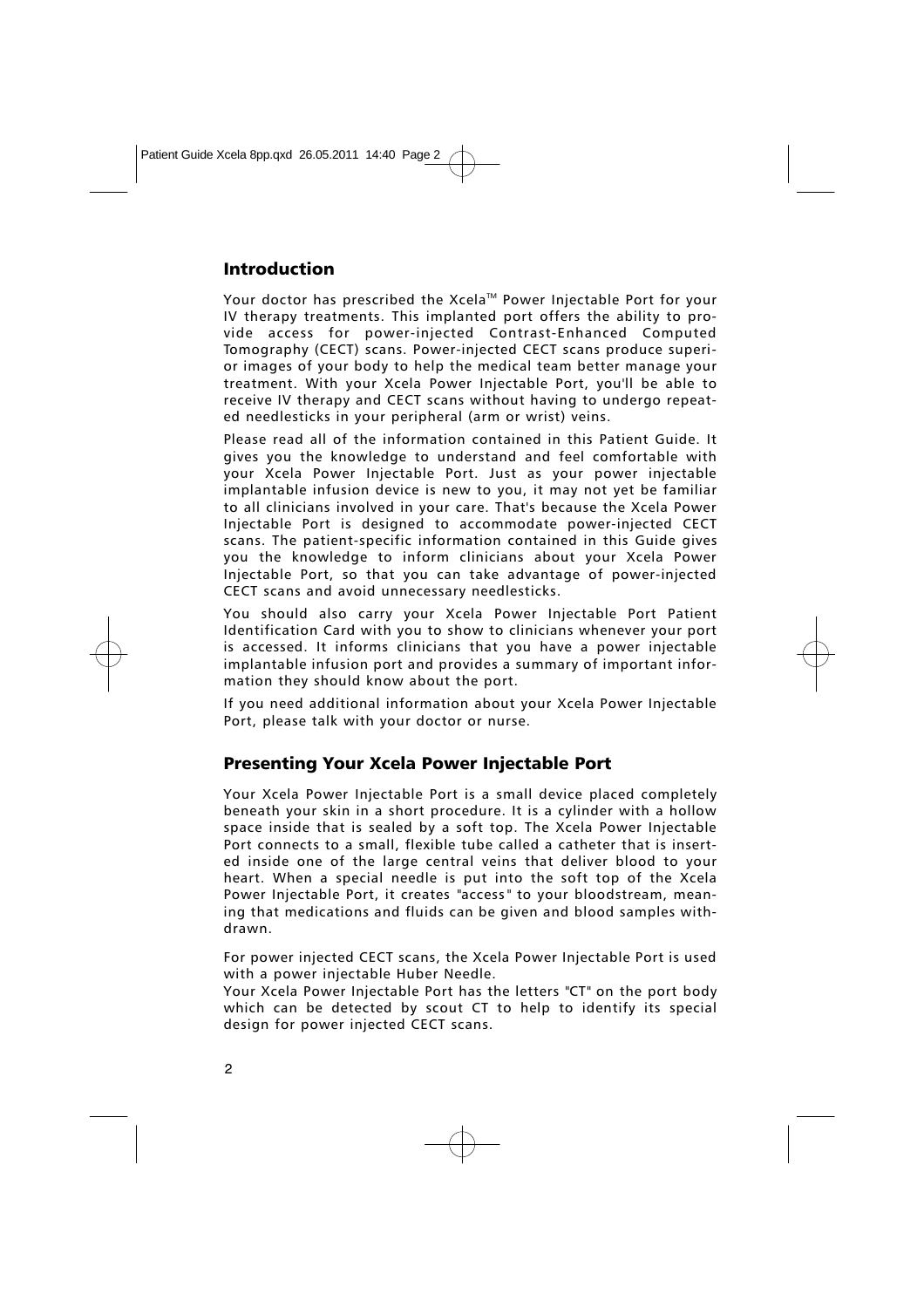## How Your Xcela™ Power Injectable Port is Used

Your Xcela Power Injectable Port allows clinicians to easily deliver medications or fluids or withdraw blood samples without having to repeatedly stick your peripheral veins directly with a needle. This makes it more comfortable for you. Because the Xcela Power Injectable Port places medications into the large central veins instead of the small peripheral veins, the medications mix more thoroughly in the blood, diluting them so they are less harmful to your vascular system.

The Xcela Power Injectable Port is used with a Power Injectable Huber Needle. This enables fluids called contrast agents to be power-injected (delivered at high rate) into your bloodstream.

As a result, tissues in your body show up more clearly, making it easier for your doctors to monitor the status of your condition. Power-injected CECT scans are safe, non-invasive procedures that provide important information for disease diagnosis and treatment.

#### How to Know you have an Xcela Power Injectable Port

There are several ways that you and your clinicians can recognize that you have an Xcela Power Injectable Port instead of a traditional type of implanted port.

Upon receiving your Xcela Power Injectable Port, you are provided with an identification card, reminder band and key ring card identifying you as a patient with an Xcela Power Injectable Port. Carry your Xcela Power Injectable Port Patient Identification Card with you at all times. Show it to the clinician beforehand whenever your port is accessed for a procedure. You may wear the reminder band or carry the key ring card as convenient reminders that you have an Xcela Power Injectable Port.

In addition, if you have received an Xcela Power Injectable Port, your patient chart should show an Xcela Power Injectable Port record sticker or Xcela Power Injectable Port patient chart sheet noting this fact.

Your Xcela Power Injectable Port has the letters "CT" on the port body, which can be detected by scout CT that distinguishes it from traditional ports. Trained clinicians can recognize the "CT" marking under your skin by reading your scout CT of the Port System.

## How Your Xcela™ Power Injectable Port is Accessed

Your clinicians will use the Xcela Power Injectable Port whenever they need to infuse medications or fluids into your body or withdraw samples of your blood. To do this, they will first access the Xcela Power Injectable Port by inserting a special needle into the soft top of the device. Ask the clinician about what to expect in your own procedure.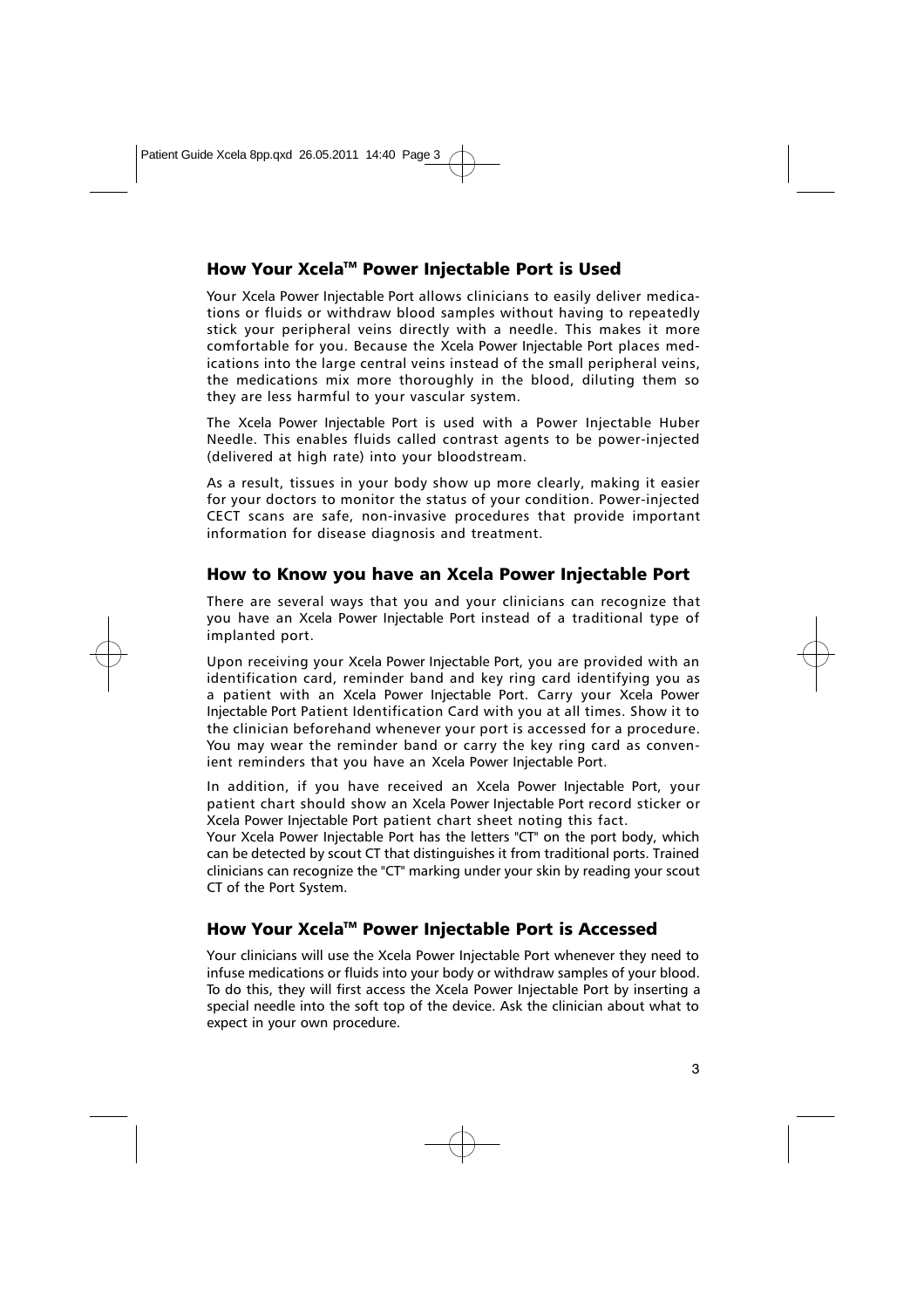## About Heparin Locks

Sometimes when blood clots, it can block the catheter, preventing medications and fluids from flowing through it. However, blood will not clot when it is thinned with a medication called heparin. To help prevent clots from forming, implanted ports are typically filled with sterile heparinized saline after each use. This process is called a heparin lock. If your Xcela™ Power Injectable Port will not be used for long periods of time, the clinician will typically change the heparin lock every four weeks.

If you have been diagnosed as being allergic to heparin or as having heparin induced thrombocytopenia (HIT), it is important to remind the clinician of this fact anytime your Xcela Power Injectable Port is accessed.

#### What to Expect During Power-Injection for CECT Scan

#### About Power-Injected CECT Scans

Contrast-Enhanced Computed Tomography (CECT) scans are simple, safe and non-invasive procedures that provide quick and accurate diagnostic information to help your medical team manage your care. These scans are many times more sensitive than conventional x-rays. Radiologists can distinguish small differences in your soft tissues that may not be detected with x-rays.

Before performing a CECT scan, the radiology team will inject a contrast agent, which is a special fluid that acts like a dye, into your body to help produce clearer pictures during the CECT scan procedure. Your Xcela Power Injectable Port when used with a Power Injectable Huber Needle has the unique ability to allow clinicians to perform power-injected CECT scans without having to make a needlestick in your arm or wrist veins.

## What Your Clinician Should Know

Always show your Xcela Power Injectable Port Patient Identification Card to clinicians who perform your CECT scan. It informs them that you have an Xcela Power Injectable Port.

## Common Questions and Answers

## How do I take care of my Xcela Power Injectable Port?

During the first few days after receiving the Xcela Power Injectable Port, avoid heavy exertion and follow the instructions your doctor or nurse has given you for taking care of the small incision. Once the incision has healed, the beauty of your Xcela Power Injectable Port is that you do not have to take any special care of it, and you can resume normal daily activities.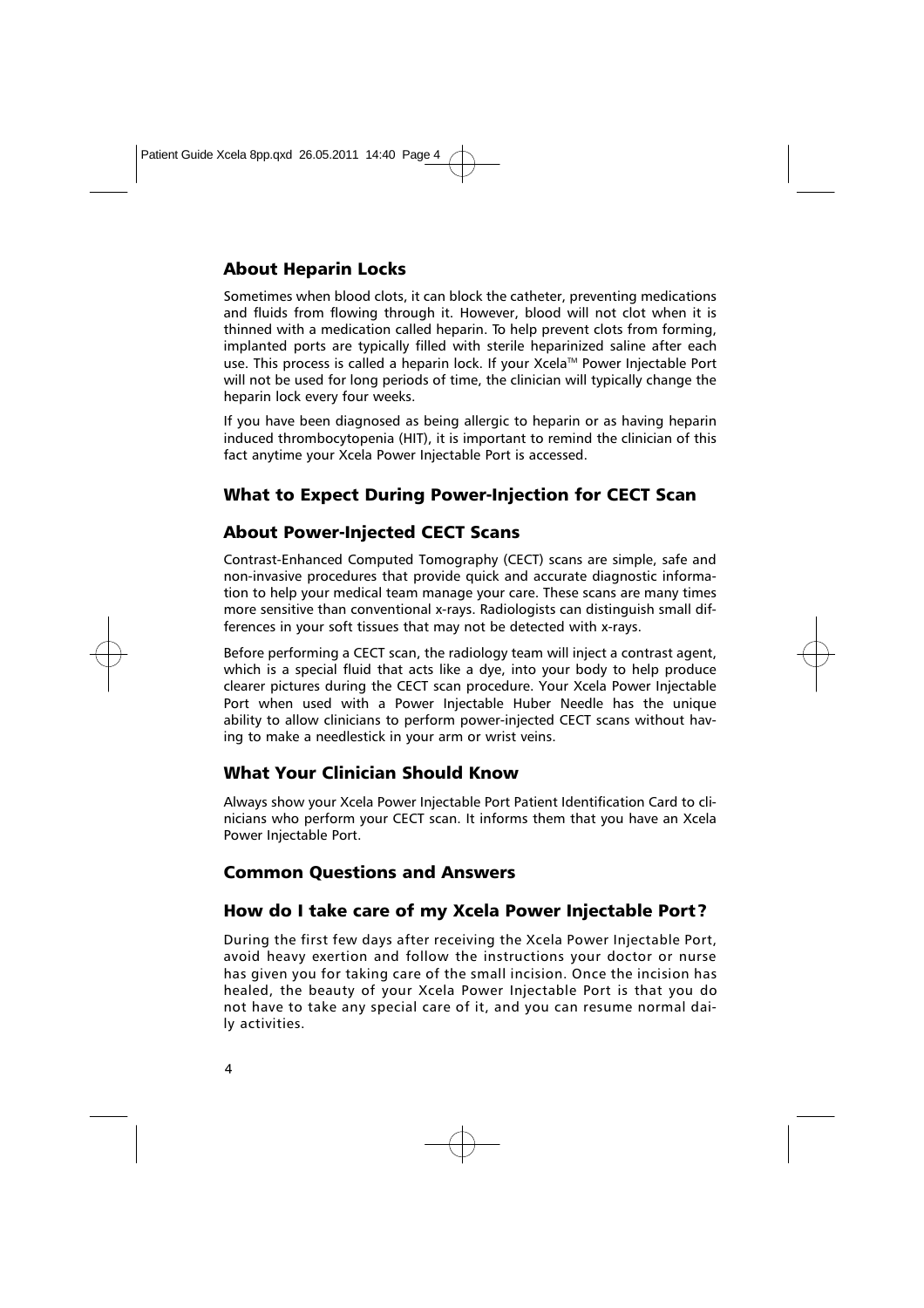# Will the Xcela<sup>™</sup> Power Injectable Port affect my daily activities?

Once the incision heals following implantation, you should be able to return to your normal daily activities, such as bathing, swimming or jogging. Ask your doctor or nurse about specific activities and the appropriate time to resume them.

# Will I need to wear a bandage over the Xcela Power Injectable Port?

A bandage will be required until your incision heals. After the incision has healed, a bandage is not required when the Xcela Power Injectable Port is not being used. If you are receiving continuous infusion of fluids, a bandage may be applied to stabilize and protect the needle while it is in place.

## Do I have to stop wearing certain types of clothing?

Ask your doctor or nurse because the answer will depend on where your Xcela Power Injectable Port is placed.

## Who pays for the Xcela Power Injectable Port?

Insurance policies vary, so check with your insurance company first.

## Will the Xcela Power Injectable Port activate security alarms?

Security systems most likely will not detect the small amount of metal in the device. If it does occur, simply show your Xcela Power Injectable Port Patient Identification Card.

#### How long will I have my Xcela Power Injectable Port?

The Xcela Power Injectable Port can stay in place for as long as your doctor determines that you need it.

# Will my Xcela Power Injectable Port need to be accessed when not in use?

Yes. It will need to be flushed every 4 weeks.

## Can the Xcela Power Injectable Port be removed if I no longer need it?

Yes. When no longer needed, the Xcela Power Injectable Port can be removed in a simple procedure similar to the one used to implant it.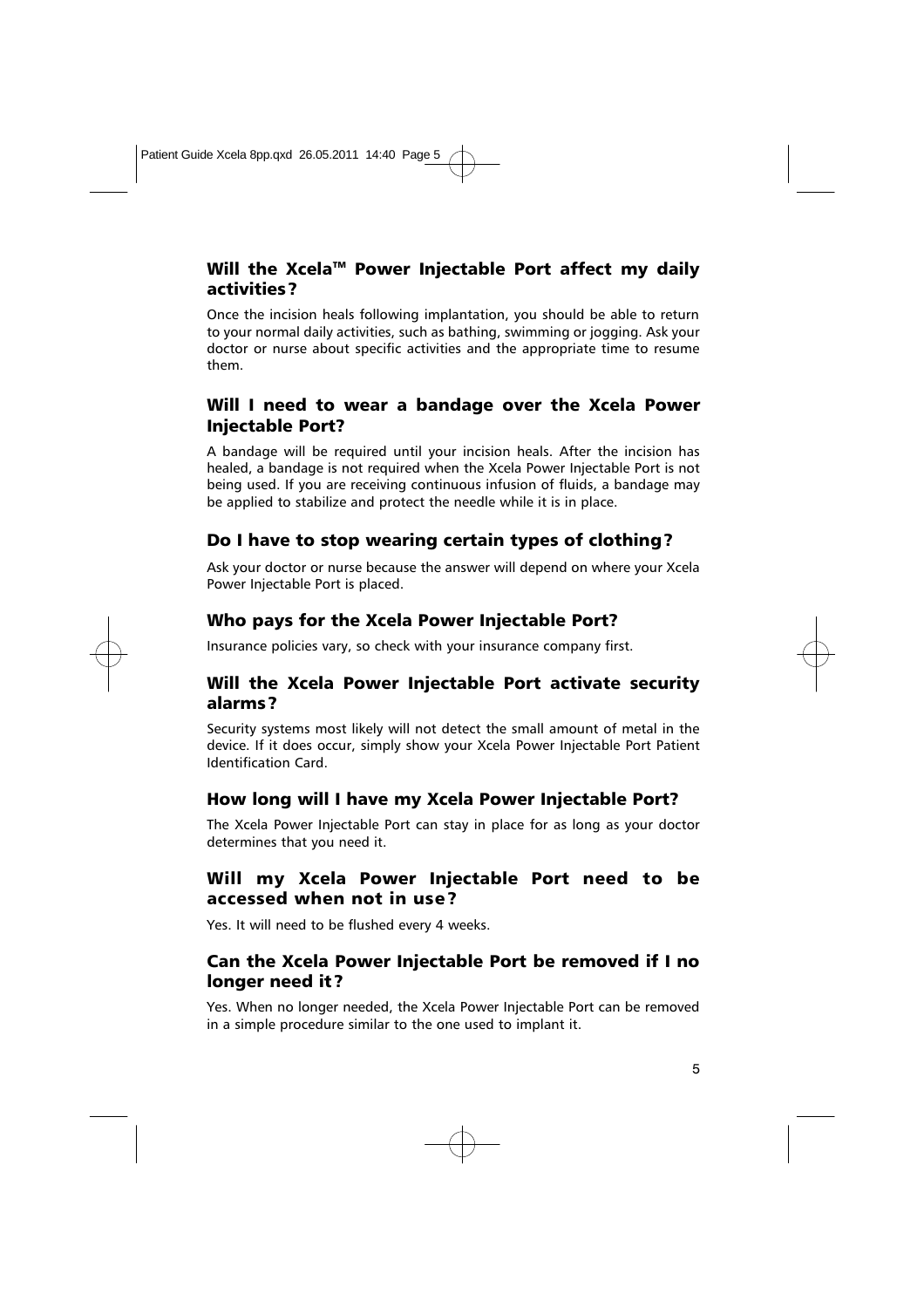## Is the Xcela<sup>™</sup> Power Injectable Port safe with CT and MRI?

Yes. The materials used in Xcela Power Injectable Port contain no detectable latex, and are safe with CT, CECT procedures and injectable fluids used with these procedures.

The Xcela Power Injectable Port is MR conditional. Please contact your physicians if you have any questions.

## What if the clinician has not seen a patient with an Xcela Power Injectable Port before?

The Xcela Power Injectable Port may not yet be familiar to all clinicians involved in your care. Always show your clinicians your Xcela Power Injectable Port Patient Identification Card, especially if your Xcela Power Injectable Port will be accessed for power-injected CECT scans. Your Xcela Power Injectable Port Patient Identification Card contains a summary of important information for the clinician.

As a patient with an Xcela Power Injectable Port, please share questions and concerns with your clinicians and ask questions if you notice anything that seems unusual.

## What to Report to Your Clinician?

Here are some important things to tell your clinician:

- You have an Xcela Power Injectable Port.
- If you notice any redness or inflammation at the site of your Xcela Power Injectable Port after the incision heals.
- If you have a fever.
- If you have allergies to any medications or materials.
- If you have an allergy to heparin.
- If you have heparin induced thrombocytopenia (blood-thinning) medications such as heparin or warfarin.
- If you have previously been treated with radiation.
- If you have ever been diagnosed with lung disease.
- If you have ever been diagnosed with, or treated for, venous thrombosis.
- If you have ever been diagnosed with any tissue diseases or suffered from tissue erosion.
- If you have ever been diagnosed or tested for "pinch-off" syndrome.
- If other clinicians have ever had difficulty withdrawing blood or infusing fluids through your implanted port, including whether other clinicians have ever required you to change position to allow blood or fluid to flow.

The Xcela Power Injectable Port is a new kind of implanted port that provides access for both IV therapy treatments and power-injected Contrast-Enhanced Computed Tomography (CECT) scans.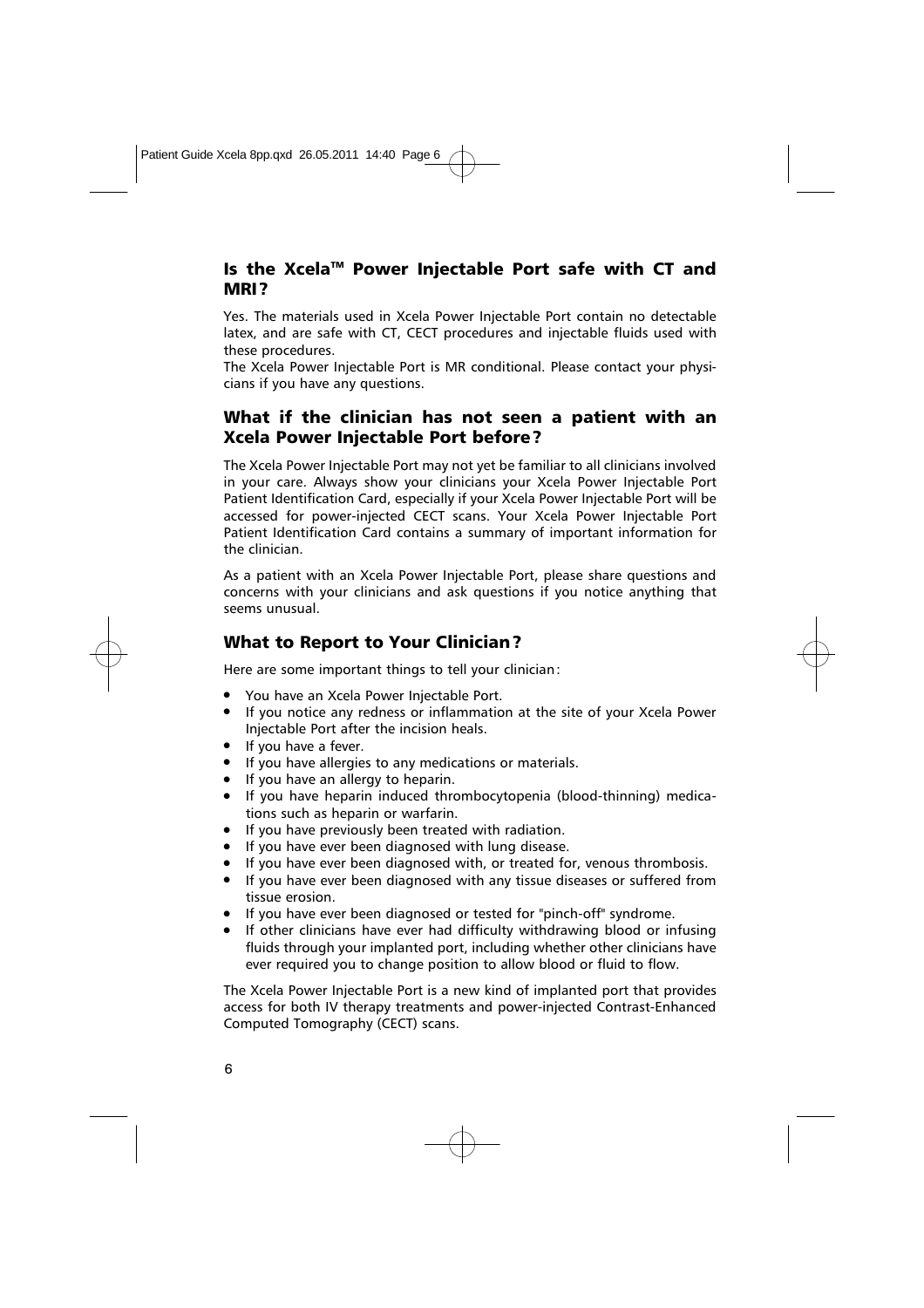Patient Guide Xcela 8pp.qxd 26.05.2011 14:40 Page 7

Upon receiving your Xcela™ Power Injectable Port, you will also receive an Identification Card, Reminder Band and Key Ring Card that identify you as a patient with an Xcela Power Injectable Port.

Carry your Identification Card at all times. You may also wear the reminder band or carry the key ring as convenient reminders to tell your medical professionals that you have an Xcela Power Injectable Port.

7